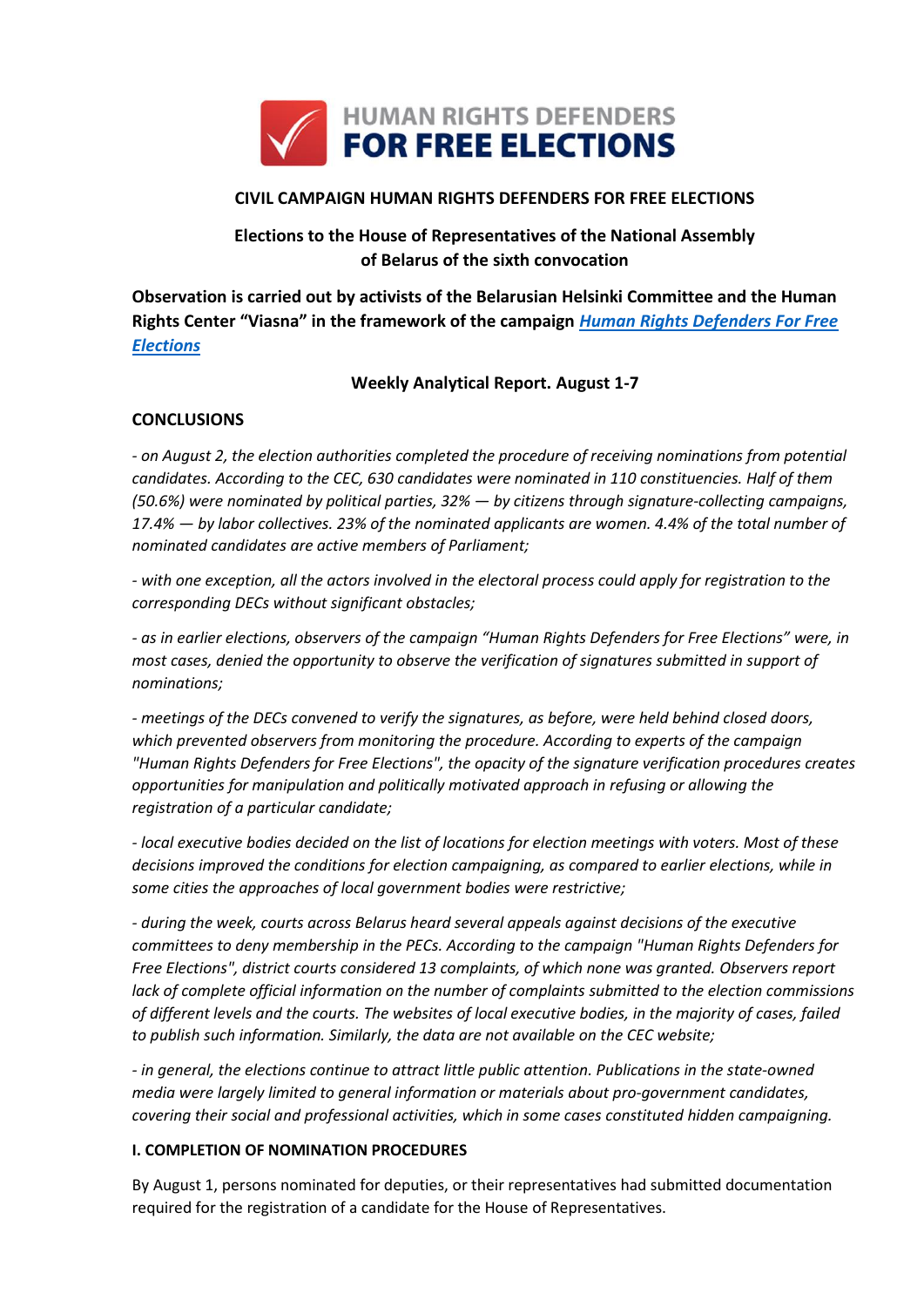According to the CEC, 630 persons were nominated in 110 constituencies. Half of them (50.6%) were nominated by political parties, 32% — by citizens through signature-collecting campaigns, 17.4% — by labor collectives. 23% of the nominated applicants are women. 4.4% of the total number of nominated candidates are active members of Parliament.

Observers report a number of violations during of the reception of applications by election commissions. According to the observer from Navapolack, on August 1 Dzmitry Yakauleu submitted to DEC No. 24 his application for registration as a candidate representing the United Civil Party. The documents included a certificate of education obtained in the name that Yakauleu had had prior to his marriage, but there was no document confirming the change of his last name. On this basis, the DEC did not accept his documents for registration. According to Art. 68-1 of the Electoral Code, the commission was obliged to accept the documents, and then to decide on the question of registration.

Applications from the opposition parties constituted the majority of nominations from political parties: the total number was 207 out of 387 party nominees. The most active was the Liberal Democratic Party, which nominated 90 party members. Some parties, which actively participated in the formation of election commissions (Belarusian Agrarian Party nominated 647 representatives to election commissions, Belarusian Social and Sports Party  $-$  661, the Republican Party  $-$  310 members), did not nominate any candidates.

## **II. WORK OF DISTRICT ELECTION COMMISSIONS**

In accordance with the Election Schedule, the district election commissions are expected to register the candidates from 2 to 11 August. Within two days after the registration, the district election commissions will issue registration certificates to the candidates for the House of Representatives.

Traditionally, observers of the campaign "Human Rights Defenders for Free Elections" are interested in the process of verification of signatures for nomination, which is carried out in private, while the results are only approved at a separate meeting. The procedure is, in fact, non-transparent for observers, as they are only allowed to attend the meetings of the election commissions.

In particular, Natallia Zhdanovich, chairperson of DEC No. 22, invited an observer from the Belarusian Helsinki Committee to attend the verification of signature sheets. On August 3, the election official read out the protocol of "preliminary verification", selected those responsible for the verification and ordered to verify them before August 5. In response to the observer's request to have access to the protocol and other documentation, Ms. Zhdanovich said that those were internal documents.

On August 3, a meeting of DEC No. 52 was held in Hrodna, which determined the order of selection and methods of verification of signature sheets. Commission chairman Aleh Bialinski announced legal matters, then asked the observers to leave and handed out signatures sheets to be verified by members of the commission.

On July 29, an observer in the Maladziečna-based district No. 73 requested for an opportunity to observe the verification of signatures. On August 1, chairperson of the district election commission Sviatlana Yurchyk said that, according to the Electoral Code, the answer would be given within 10 days. This means that the observer can only join the key stage of the campaign two days before its completion.

"Each visit and conversation with the chairperson or a member of the Maladziečna DEC No. 72," says an activist of the campaign "Human Rights Defenders for Free Elections", "make you believe that it is a completely closed authority, which gives no information, arguing that the observer has the right to be present only at the meetings."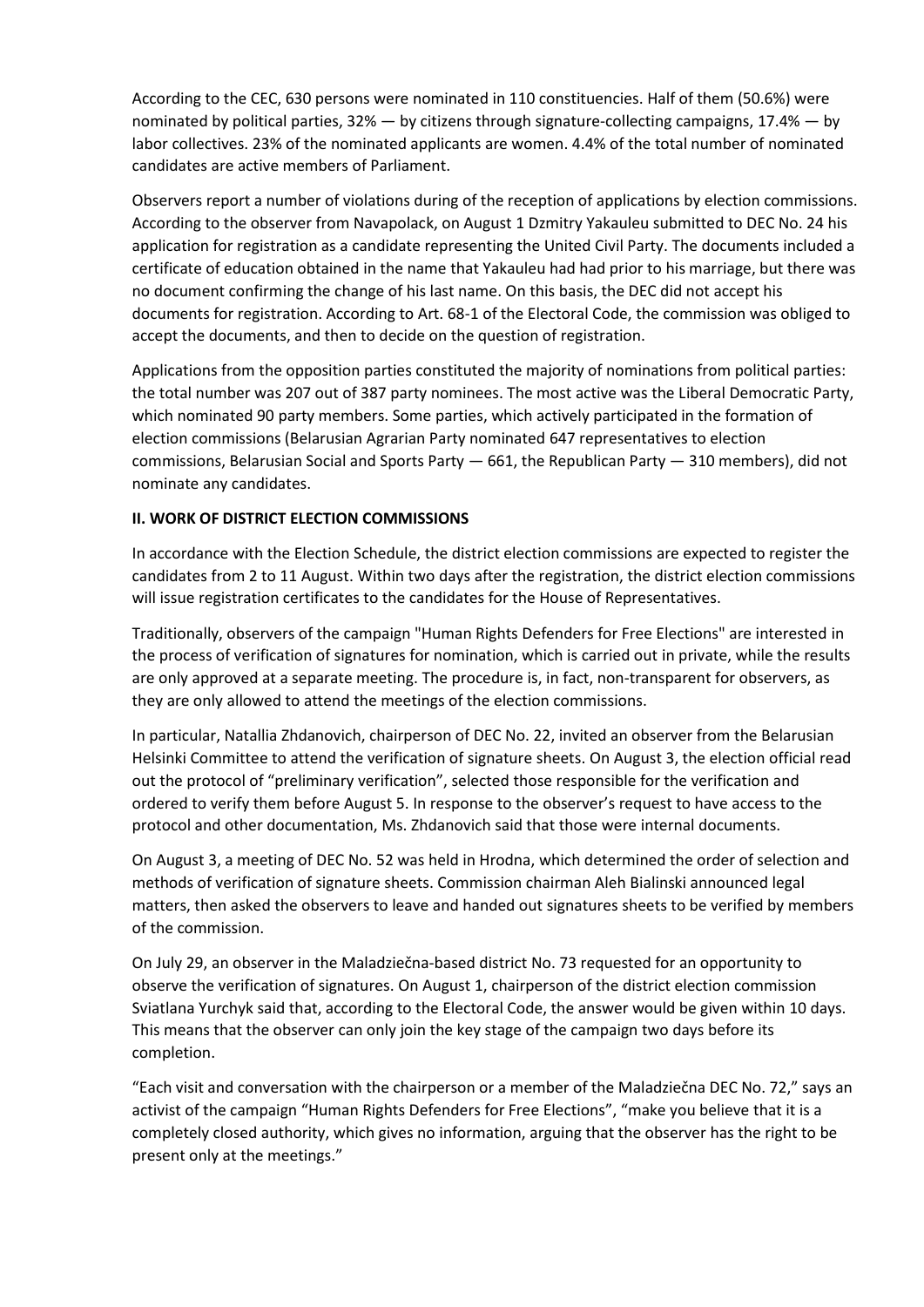Almost every observer of the campaign "Human Rights Defenders for Free Elections" wrote to the DECs with a request to allow observe the process of verification of signatures submitted for the nomination of candidates. Almost everyone was denied: the DECs refer to Art. 13 of the Electoral Code, which says that attending the verification of signatures and documents is not in the powers of the observer. Denial of opportunities to observe the verification of signatures and documents submitted in support of nominations and registration of candidates is a violation of Article 13 of the Code, which states that the elections should be open and transparent. Similar responses were received by observers in Navapolack, Hrodna, Baranavičy, Žodzina, Mahilioŭ, Salihorsk, Smarhoń, Mazyr, Maladziečna, Barysaŭ, Biaroza, Viciebsk, Vierchniadzvinsk and other cities. Many observers appealed against the bans to the CEC and the territorial election commissions.

At the same time, DEC No. 110 in Minsk allowed the campaign's observer to attend the verification of signatures and nomination documents. However, the process was of formal character: in reality, members of the commission verified the signatures in silence, some referred to pressing engagements and promised to do the checking the following day. The observer was not notified of the time and place of signature verification.

#### **III. CAMPAIGNING**

By August 1, local executive and administrative bodies in consultation with the corresponding DECs were expected to decide on the venues for holding campaigning events (following a notification-based procedure), including out-of-door meetings and pickets, organized by the candidates for the House of Representatives and their election agents.

In the same period, they had to decide on the list locations for placing campaigning materials, premises for meetings of candidates and their agents with voters, as well as for the pre-election meetings.

Unfortunately, in some regions this information is not available on the websites of local district executive committees. For example, the Pastavy district executive committee published bad links to these documents.

The CEC's Decree No. 42 of August 3 created for the period from 11 to 12 September the Elections-2016 Information Center, and approved a corresponding regulation.

The CEC's Decree No. 43 of August 3 selected Andrei Bastunets, chairman of the Belarusian Association of Journalists, member of the Supervisory Board for Information Disputes. The Board is expected to address issues that may arise during electoral campaigns.

In most regions, decisions of local authorities regarding the places for holding campaigning activities and placing campaign materials improved the conditions for campaigning, as compared to similar decisions during the election campaigns of 2012 and 2015. However, in some places, e.g. in Hlybokaje, Viciebsk region, local authorities preserved the approaches of previous campaigns.

The authorities in Hrodna have increased the number of locations for holding campaigning events. There has been a considerable increase in the number of premises for meetings of candidates with voters.

A decision of the Homieĺ city executive committee improved the conditions for holding campaigning activities and arranging meetings with voters. The most positive of these improvements is a significant increase in the number of places for out-of-door meetings with voters. During the election campaigns of 2012 and 2015, there were only two such places, while this year meetings with voters can be held across the city with a few exceptions. At the same time, the placement of election campaigning materials is subject to the authorization-based procedure forbidding election advertising in unauthorized places. The list includes only 19 locations for the entire constituency, while the district has over 100 public transport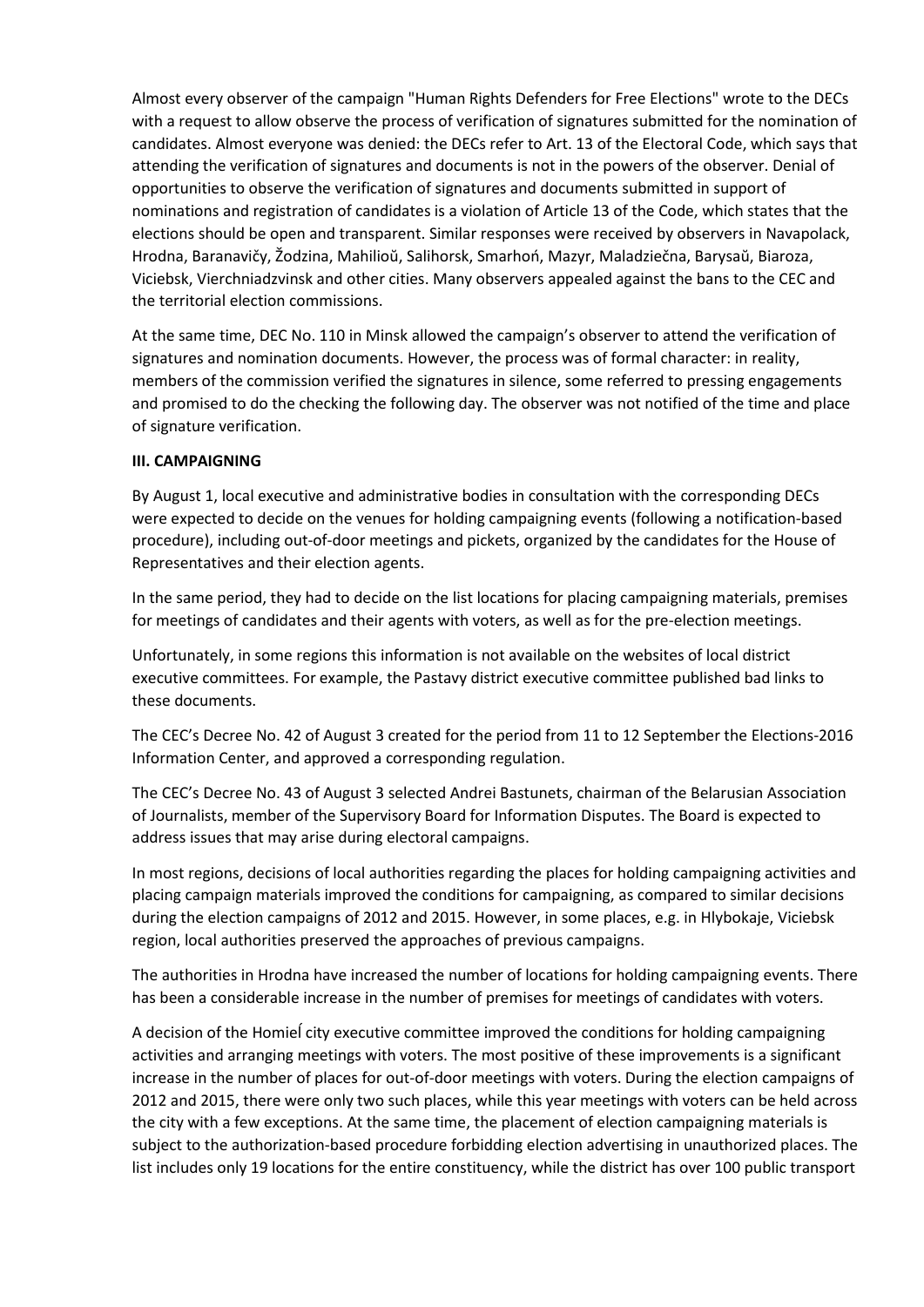stops. The executive committee's decision was amended by an extremely vague wording about the "territories of organizations ensuring defense and security of the state".

In Sluck and Salihorsk, local district executive committees also created greater opportunities for campaigning events and election advertising. The negative point is still the ban of public events in the city's main squares.

## **IV. MEDIA COVERAGE OF THE ELECTIONS**

Most election publications in local media focus on the work of the district election commissions, with a few reports on the CEC and the DECs. Such a policy was demonstrated by the government-run newspapers of Mahilioŭ, as well as newspapers *Radzima* (Hlusk), *Majak* (Biaroza), *Šachcior* (Salihorsk), *Žodzinskija Naviny* (Žodzina) and others. *Minski Kurjer* and *Hrodzienskaja Praŭda* weeklies publish materials about the pro-government candidates only.

In Baranavičy, the elections receive extensive coverage by both state-owned and private newspapers.

On August 3, the Hrodna regional TEC examined a complaint by observer Raman Yurhel concerning a series of articles about the pro-government candidates in the local state-owned newspaper *Hrodzienskaja Praŭda*. The observer referred to several publications that had elements of hidden campaigning, including in support of pro-government candidates Tamara Dalhashei (electoral district No. 52), Valery Sauko (electoral district No. 60), Liliya Kiryak (electoral district No. 51), Ala Sopikava (electoral district No. 58), and Siarhei Litvin (electoral district No. 53).

These publications violate the equality of potential candidates and constitute hidden campaigning. *Hrodzienskaja Praŭda* has published no articles about others persons running in the elections.

The TEC decided that the newspaper articles has no signs of hidden campaigning in favor of the progovernment candidates, saying the candidates did not abuse the administrative resources.

## **V. CONSIDERATION OF APPEALS**

The observers of the campaign "Human Rights Defenders for Free Election" report that during the reporting period the district courts considered appeals against decisions of local executive bodies to refuse membership in the PECs to candidates nominated by the opposition parties. They also considered appeals against the DECs' decisions on issuing warnings to some nomination groups. All the appeals were turned down.

On August 5, the Courts of Lieninski and Kastryčnicki districts of Hrodna considered appeals by the UCP representatives. The courts said that there were no violations of electoral law in the DECs' decision to deny membership in the election commissions.

On August 3, the Court of the Pieršamajski district of Viciebsk announced its decision on the complaint of 10 local citizens, who nominated their representative, human rights activist Pavel Levinau, to a local PEC. The complaint referred to the violations of the new rules of formation of election commissions established by the CEC's Decree No. 18: the officials voted for a list of nominated candidates, without discussing the applicants. Judge Dasko agreed with a representative of the district administration who argued the CEC's decision was advisory, and upheld the decision of the executive committee.

A similar decision was announced by the Biaroza District Court on the appeal by of the Brest regional branch of the Belarusian Popular Front, which contested the decision of the district executive committee to reject the nominations of three candidates nominated by the BPF's office.

On July 31, the Svietlahorsk District Court dismissed an appeal against the decision of the district executive committee, which refused to include a representative of the Party of the Left "Fair World" in PEC No. 24. The candidates nominated by the party were not considered at all, as the letter with the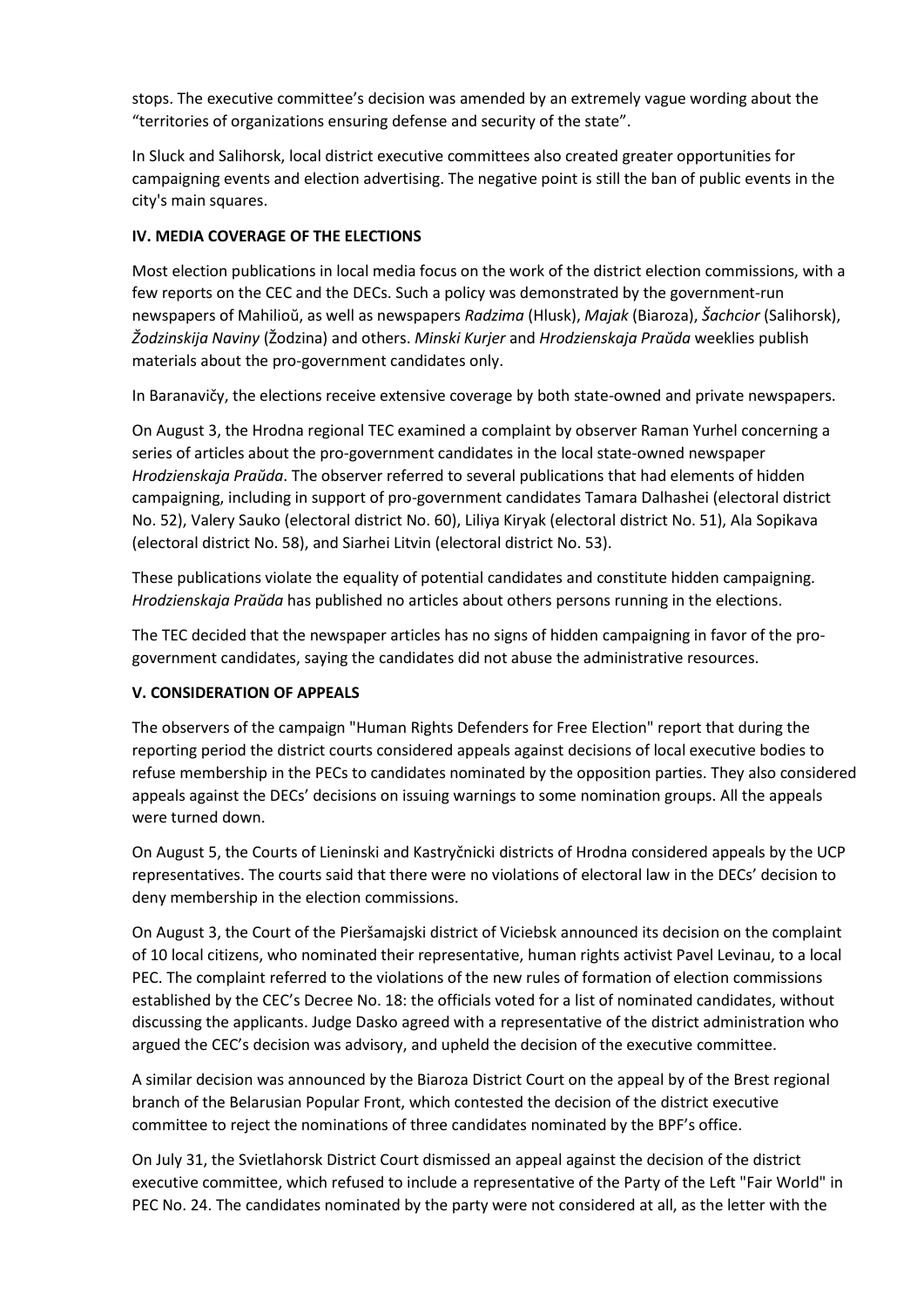protocols of their nomination had been received by the executive committee later than the last day of the nomination of candidates, July 26. According to Fair World's local office, the situation in the Svietlahorsk district executive committee raises suspicions.

According to the campaign "Human Rights Defenders for Free Elections", none of the appeals against decisions to deny membership in the precinct election commissions has been met by the courts. As during earlier election campaigns, the absence of clearly defined and legally fixed criteria for the formation of election commissions virtually eliminates the possibility of judicial review of decisions of local executive and administrative bodies who refuse to include applicants in the commissions. According to the observers, the courts in some cases agreed with the opinion of the executive committees referring to the non-binding nature of the CEC's Decree No. 18.

Thus, the widely announced new approaches to the formation of election commissions were, in some cases, ignored not only by the executive committees, but also by the courts. At the same time, according to Art. 2 of the Electoral Code, the CEC regulations, the Constitution, the Electoral Code and other legislative acts constitute the legal basis of the country's electoral system. In accordance with Part 4, Art. 11 of the Code, decisions of commissions adopted within their authority are binding on all state bodies, political parties and other public associations and citizens. According to Part 5, Art. 32.1 of the Code, the CEC's decisions are made in the form of resolutions.

#### **Appealing against a warning to the nomination group of Ales Lahvinets**

On July 29, DEC No. 101 issued a written warning to the nomination group of Ales Lahvinets, deputy chairman of the Movement "For Freedom", for violation of para. 10, Art. 61 of the Code and failure to comply with restrictions on the collection of signatures established by the CEC's Decree No. 13. This was manifested, according to the DEC, in the distribution of printed materials to voters during the collection of signatures, as well as offering financial reward to the voters who put their signatures in support of his nomination.

Ales Lahvinets appealed against the warning to the Minsk city territorial commission. On August 5, the appeal was considered and dismissed. It should be noted that the DEC's warning incorrectly specified the provisions of Art. 61 of the Electoral Code (paragraph 10, which deals with the rules of filling in a signature sheet).

In addition, the warning did not specify what printed materials and when were handed out by the nomination group, as well as what is meant by "bribing of voters". According to Ales Lahvinets, representatives of the DEC explained that two complaints had been received against the potential candidate. One of them argued that the *Narodnaja Volia* newspaper and the applicant's business cards were handed out at his picket.

When considering the appeal, the Minsk city election commission supported the arguments of the DEC representatives, who argued that the free distribution newspapers is rewarding voters while collecting signatures, which is prohibited by Art. 61 of the Code. Ales Lahvinets did not deny the fact of distribution of cards and newspapers, saying that it can be viewed as the distribution of printed material, not as a reward to voters. (It should be noted that, according to the electoral legislation, rewarding the voters is the transfer of money, gifts and other material values, holding sales or providing services on favorable terms). This qualification of irregularities during the collection of signatures by Lahvinets' nomination group is essential, because, according to Art. 68.1 of the Code, awarding the voters during the collection of signatures may be grounds for denial of registration as a candidate without a repeated warning.